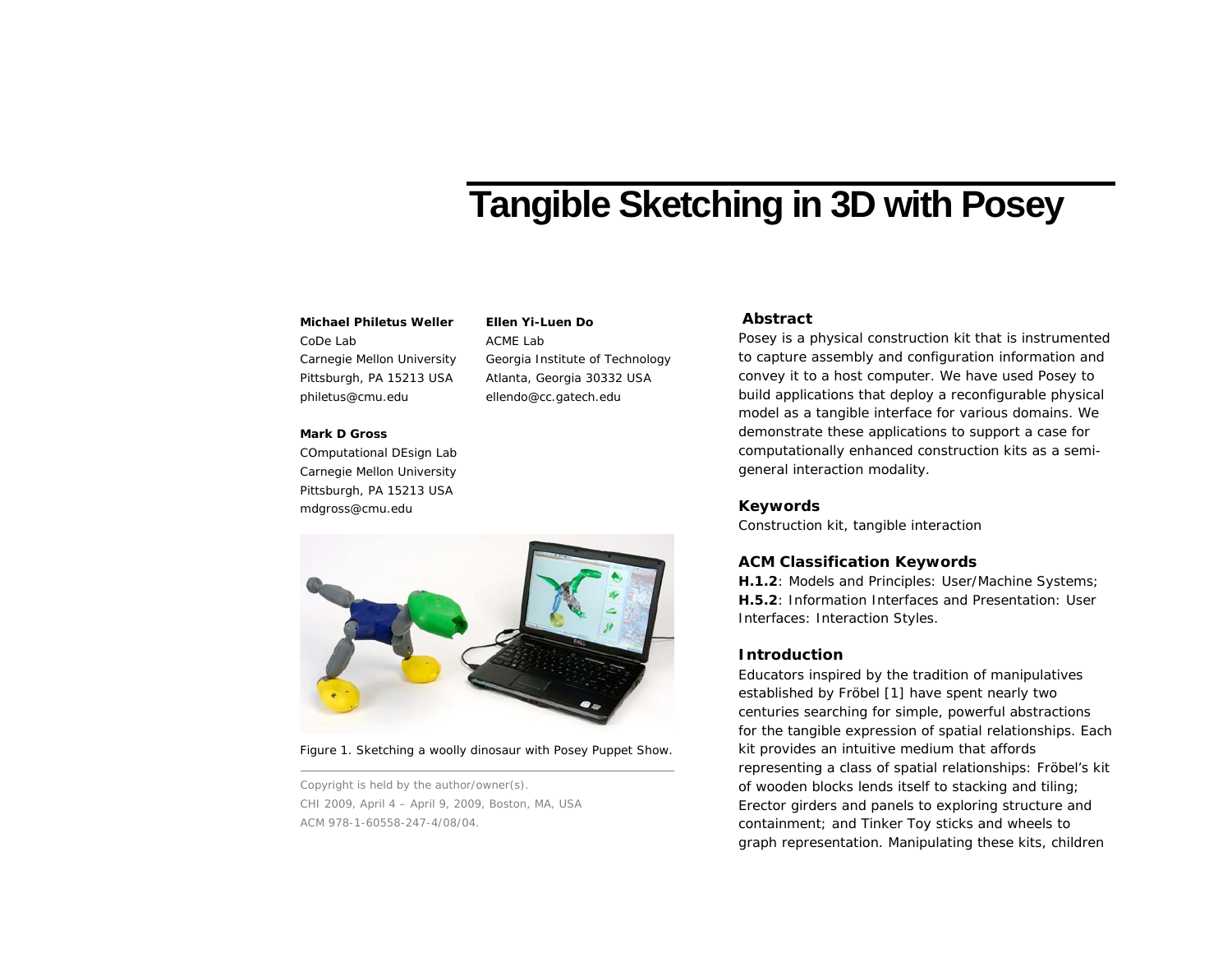

Educator Friedrich Fröbel's kindergarten gifts included a set of modular wooden blocks.



Tangible models in chemistry: Chemists Crick, Watson, and Franklin built models to understand the double-helix structure of DNA.

can quickly represent a variety of forms in a sort of 3D sketch. By instrumenting a physical construction kit we can augment the kit with a computational back end, supporting physical model-making with simulation, database retrieval, and interactive behavior. The model-making is quick rather than time consuming, and the models are abstract and disposable rather than specific and precious representations of a domain; we think of the activity as three-dimensional sketching.

To create Posey [9] ([Figure 1\)](#page-0-0), we instrumented a huband-strut kit to send information on the way the kit is manipulated to applications on a personal computer. Posey's hubs and struts lend themselves to specifying graph structures. By building applications that accept input from Posey we demonstrate that tangible sketches are an intuitive, versatile and powerful interface for specifying spatial information for a variety of domains: for character modeling and animation with Puppet Show; for organic chemistry with Molecule Explorer; and for a finite state machine with Escape Machine [10].

In the following section we briefly describe these applications. We then describe the instrumentation we have developed to capture the changing state of a model made with the kit. Next we contrast Posey with other tangible interface construction kits. We conclude with a discussion of what we have learned in developing the kit and observing people interacting with it, and directions for future work.

# **Applications**

We built Posey as a hardware / software platform for building construction kit applications. To test whether Posey can serve this role, we have (so far) built several demonstration applications. Our focus is the construction kit and not the specific applications; nevertheless in formal and informal testing we found that these three applications are quite usable by children and adults.

### *Puppet Show*

Children can use Posey's hubs and struts as a construction kit to build puppet skeletons (Figure 1). Once a skeleton is made, a child can skin it as a computer graphics character. The child uses an onscreen menu to associate body parts (of a teddy bear, a dinosaur, etc.) with the Posey hubs and struts, and then manipulates the Posey model to animate computer graphics characters on screen. The screen graphics are updated with every change to the Posey model, providing a tangible direct-manipulation interface to the puppet show application.



Figure 2. A model of methanol in the Molecule Explorer.

#### *Molecule Explorer*

Organic chemists use physical models of molecules to tangibly display the spatial structure of atoms and their bonds. In the Molecule Explorer application Posey's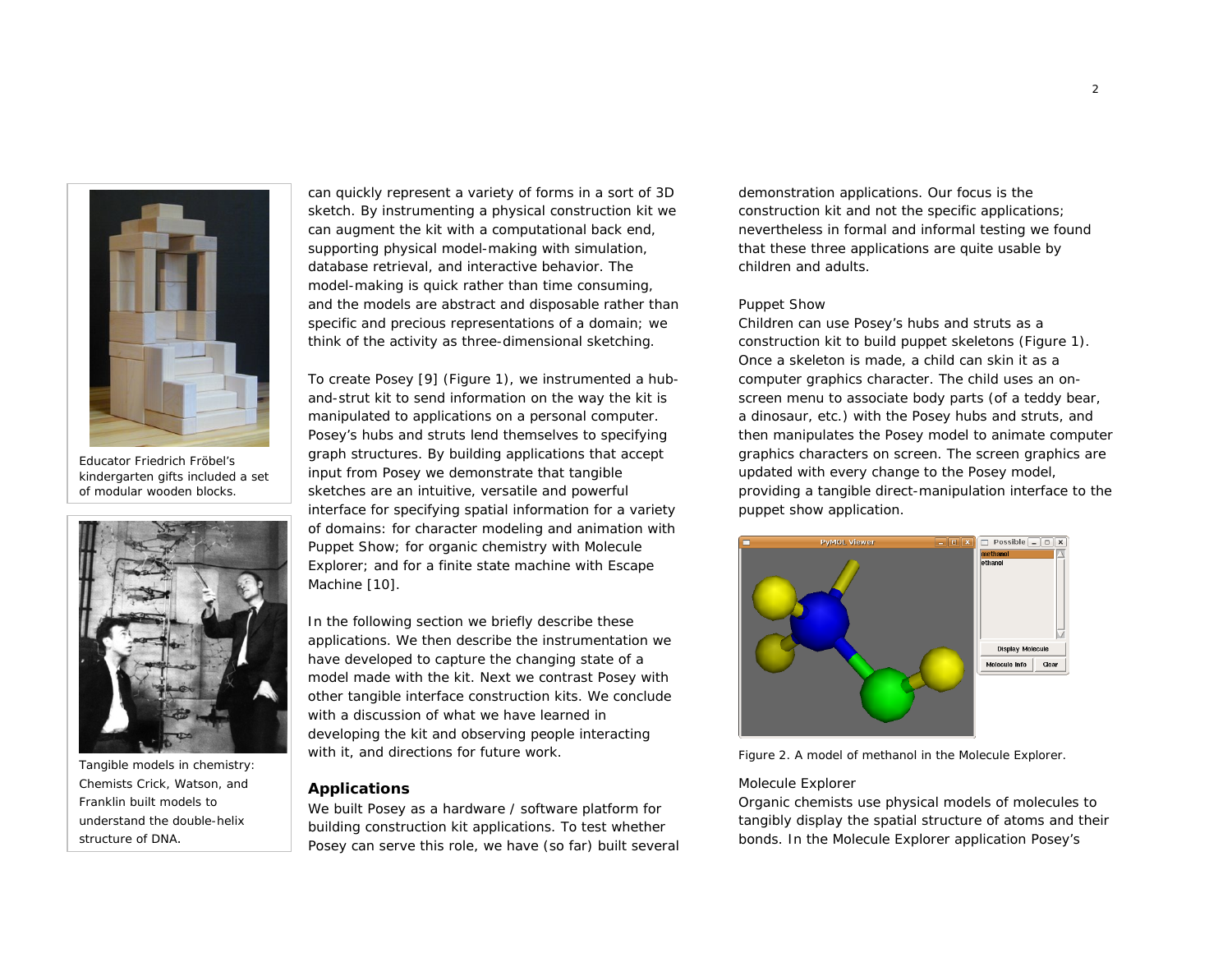

Children playing Escape Machine.

hubs and struts represent atoms and bonds. Molecule Explorer monitors the model that the user makes with Posey and displays a 3-D view of the molecule under construction (Figure 2). It also matches the Posey model against a library of organic molecules, displaying the list of retrieval hits on screen; and the user can indicate to the Molecule Explorer which molecule is being attempted. Molecules in the library are also linked to Wikipedia entries, providing additional information about the molecules.

#### *Escape Machine*

A "bizarro" (alternate universe) version of the traditional Pac-Man computer game challenges users' wits. The game characters (ghosts and Pac-Man agents) move in a maze of colored rooms according to a state machine that is defined by a Posey configuration (see Figure 3).



Figure 3. Escape Machine uses a Posey model as a state machine to control the movement of characters in a Pac-Man maze. (For clarity the figure shows only a small sample maze; in the game a maze has many more rooms).

The colors of the Posey hubs correspond to the colors of the maze rooms, and characters can only move between neighboring rooms if the correspondingly

colored hubs are adjacent in the Posey state machine. To play the game users pull the Posey model apart and put it back together in different configurations and reorient it in space. The pace of this puzzle game is slow as players must project the effects of different state machine configurations on the ghosts and Pac-Man players.

# **Instrumentation**

Posey's plastic hubs and struts (Figure 4), printed on our fused deposition model printer snap together and pull apart using ball-and socket joints. The joints allow considerable angular movement yet they are designed to hold a position that the user sets. The hubs and struts detect and communicate connect and disconnect events and angle-change events through optical couples in each ball-and-socket joint. Eleven infrared LEDs in each end of each strut blink a unique identity code; four light sensors (phototransistors) in each socket sense blinking LEDs (Figure 5).

The particular combination of which sensors see which LEDs is collected by an onboard (ATMega 168) microprocessor and transmitted wirelessly (Zigbee) to the host PC, which uses a lookup table to determine which hub is connected to which strut, as well as their three-dimensional angle. A 3-D accelerometer in one of the hubs provides a gravity vector, and this enables the software to orient the internal computer model as the user moves and manipulates the physical model. Figure 5 shows the hardware inside a two-socket hub.

Technical details of the instrumentation and the software API are described in [9].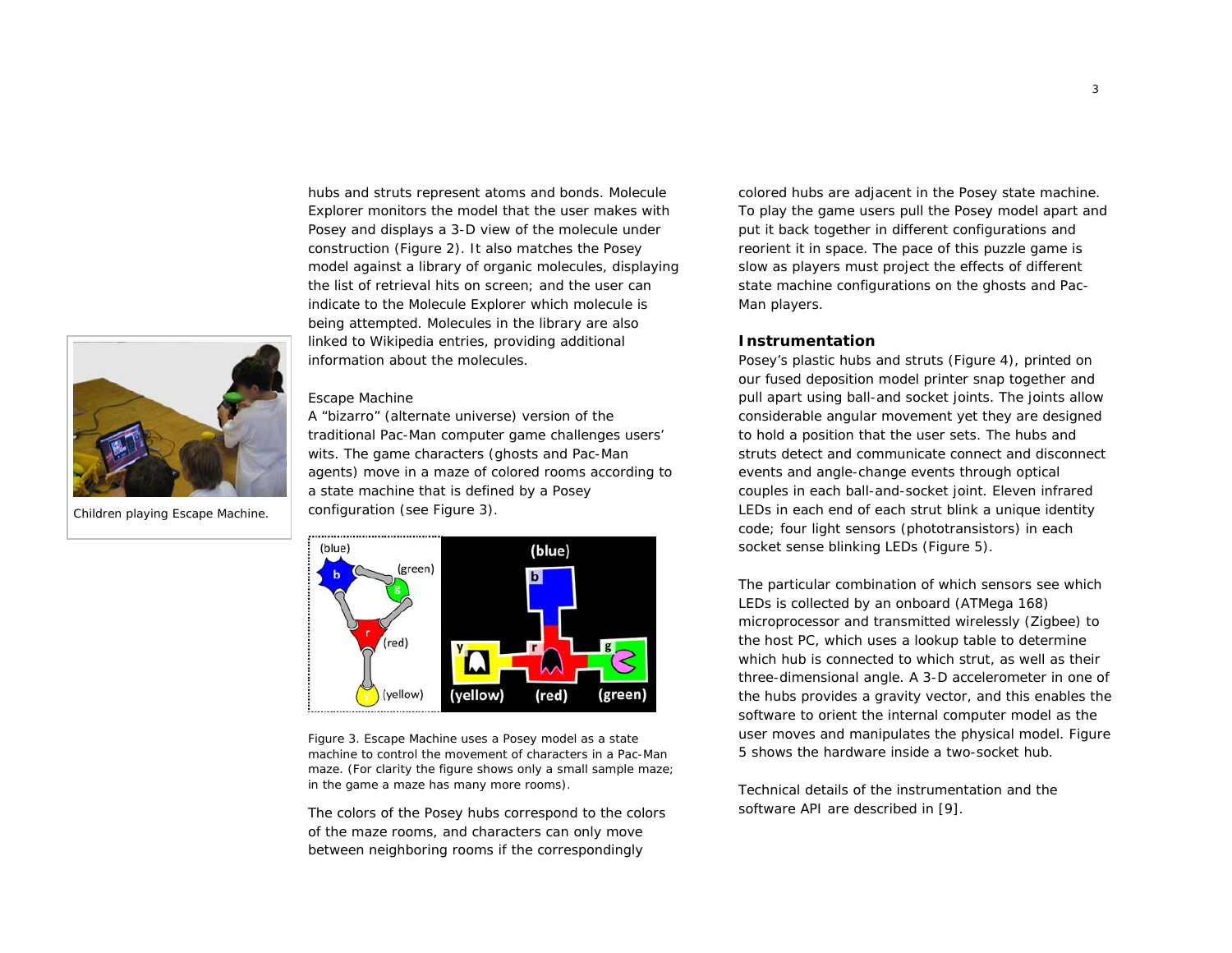

Figure 4. Posey consists of hubs and struts that connect in balland-socket joints that are instrumented with an optocouple.



Figure 5. Inside each Posey hub are phototransistors (4 per socket), battery and a microprocessor and Zigbee transceiver mounted on a custom circuit board.

# **Related Work**

Posey belongs to the growing genre of computationally enhanced construction kit tangible interfaces that include the well-known Topobo [7], Senspectra [6], and Triangles [3] kits. Among others are Buechley's Boda Blocks [2] and some interesting relevant older work reviewed by Sutphen et al [8]. These kits vary along several dimensions: whether they are stand-alone or serve as an interface to a host computer; whether they are 2-D or 3-D; whether they capture and report dynamic geometry of the physical model; and whether they afford input only or both input and output.

For example, Topobo's constructions directly capture and replay motion, but do not sense the full topology of the model. So while Topobo is a compelling example of the power of 3-D sketching interfaces, it is not instrumented to provide the information needed to serve as an interface to applications on a host computer. Senspectra captures the connectivity of its hubs but only captures geometry indirectly (through strain). It uses colored LEDs to display information directly on the kit's parts. Triangles captures information about the 2-D configuration of pieces (but not 3D), and captures connections but not the dynamic geometry. Posey occupies a unique point in this space in that it captures both the topology and the dynamic geometry of 3-D models that users make with the kit and transmits this information to a host computer on the fly.

# **Discussion and Future Work**

Although advances in electronics and physical prototyping have made it much easier to build tangible interfaces like Posey that employ embedded sensing and computation, development is still a major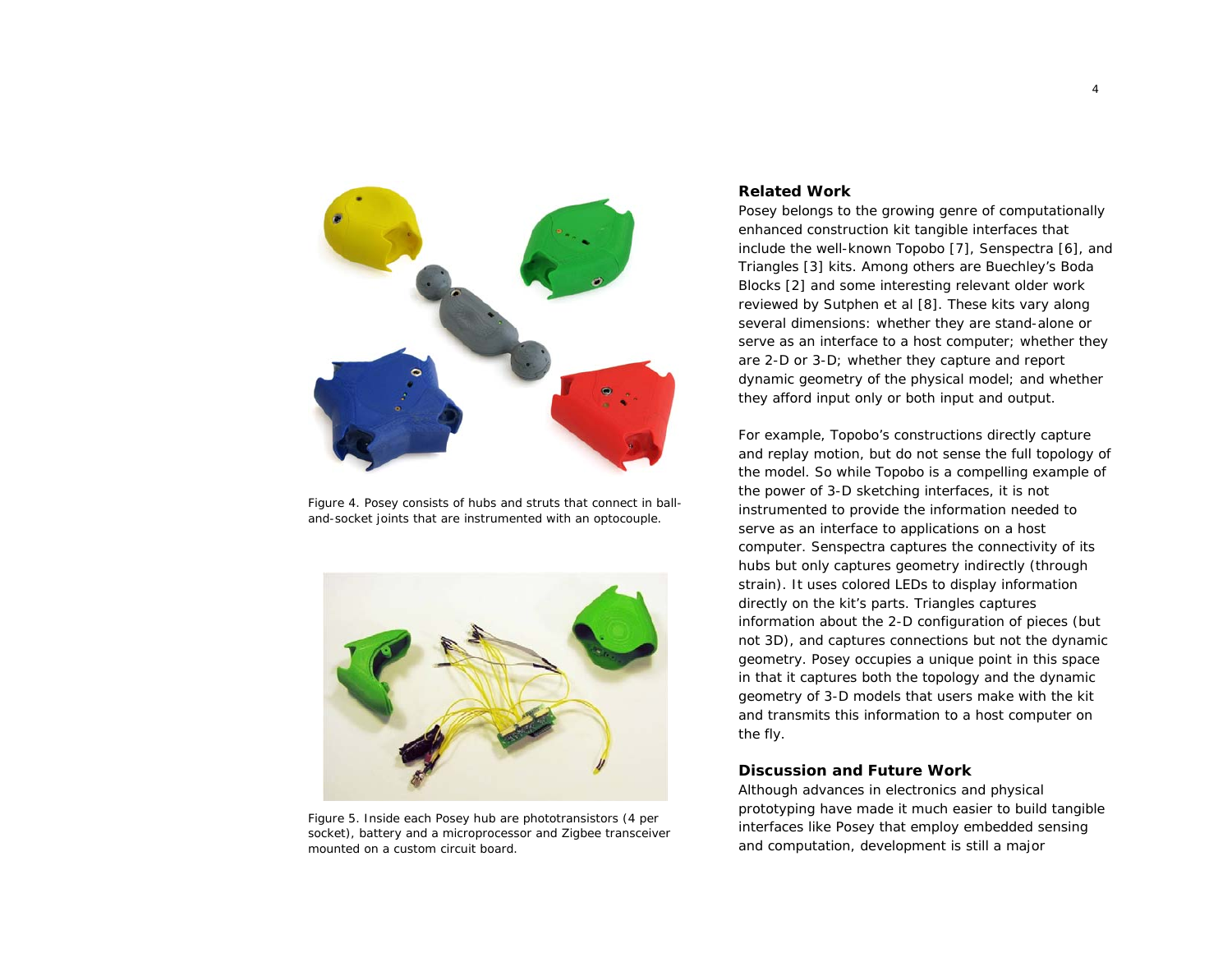undertaking. Highly specific tangible interfaces will be appropriate only when the application is either widely used (such as in consumer electronics) or low volume but mission critical (e.g., air traffic control). But for other applications the cost and effort of building tangible interfaces can be daunting.

One approach is to provide tangible interface-building kits such as Phidgets [4] and d.tools [5] that enable designers and developers to quickly prototype new interfaces. These kits make it easier for a developer to configure a physical design with sensors and actuators and connect them to an application on a PC that simulates the standalone tangible interface. In contrast to designing a highly-specific interface, these prototyping tools enable a developer to experiment quickly with a tangible interface design. Still this requires considerable attention to the details of hardware embedding and physical design, and the object of this process is to arrive at a design for a single specific device and application.

Another approach, the one taken with Posey, is to try instead to design a construction kit that offers specific affordances that can support 'sketching' in a range of domains. Using a single physical kit with embedded hardware a developer can implement interfaces to various applications. Posey, for instance, is appropriate for domains that can be modeled as a graph, especially when the geometry of the nodes and edges is relevant in addition to the graph connectivity. By getting the abstraction right, a *semi-general tangible interface* like Posey can offer a middle ground for building interfaces for sketching in 3D.

#### **Acknowledgements**

This work was supported by the National Science Foundation under ITR-0326054.

#### **References**

[1] Brosterman, N. *Inventing Kindergarten*. H. N. Abrams, New York, (1997).

[2] Buechley, L and Eisenberg, M. Boda Blocks: A Collaborative Tool for Exploring Tangible Three-Dimensional Cellular Automata. *Computer Supported Collaborative Learning (CSCL)*, ACM, (2007).

[3] Gorbet, M G, Orth, M and Ishii, H. Triangles: Tangible Interface for Manipulation and Exploration of Digital Information Topography. *CHI*, ACM, (1998), 49-56.

[4] Greenberg, S and Fitchett, C. Phidgets: Easy Development of Physical Interfaces through Physical Widgets. *User Interface Software and Technology (UIST)*, ACM, (2001), 209-218.

[5] Hartmann, B, Klemmer, S R, Bernstein, M, Abdulla, L, Burr, B, Robinson-Mosher, A and Gee, J. Reflective Physical Prototyping through Integrated Design, Test, and Analysis. *User Interface Software and Technology (UIST)*, ACM, (2006), 299-308.

[6] LeClerc, V, Parkes, A and Ishii, H. Senspectra: A Computationally Augmented Physical Modeling Toolkit for Sensing and Visualization of Structural Strain. *CHI*, ACM, (2007), 801–804.

[7] Raffle, H, Parkes, A and Ishii, H. Topobo: A Constructive Assembly System with Kinetic Memory. *CHI*, ACM, (2004), 647-654.

[8] Sutphen, S, Sharlin, E, Watson, B and Frazer, J. Reviving a Tangible Interface Affording 3d Spatial